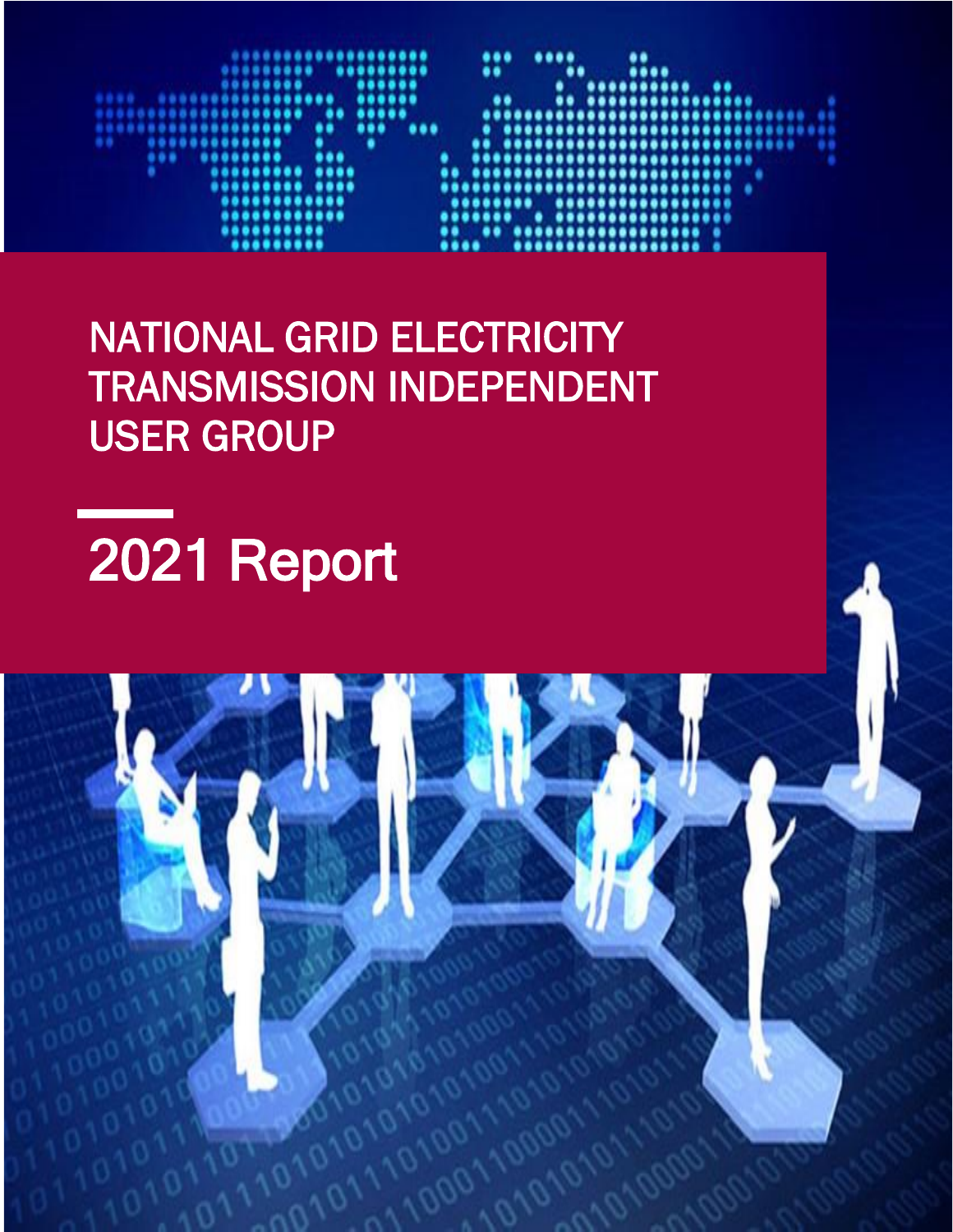# Contents Page

| Chapter 7 - Conclusion & Next Steps  Error! Bookmark not defined. |  |
|-------------------------------------------------------------------|--|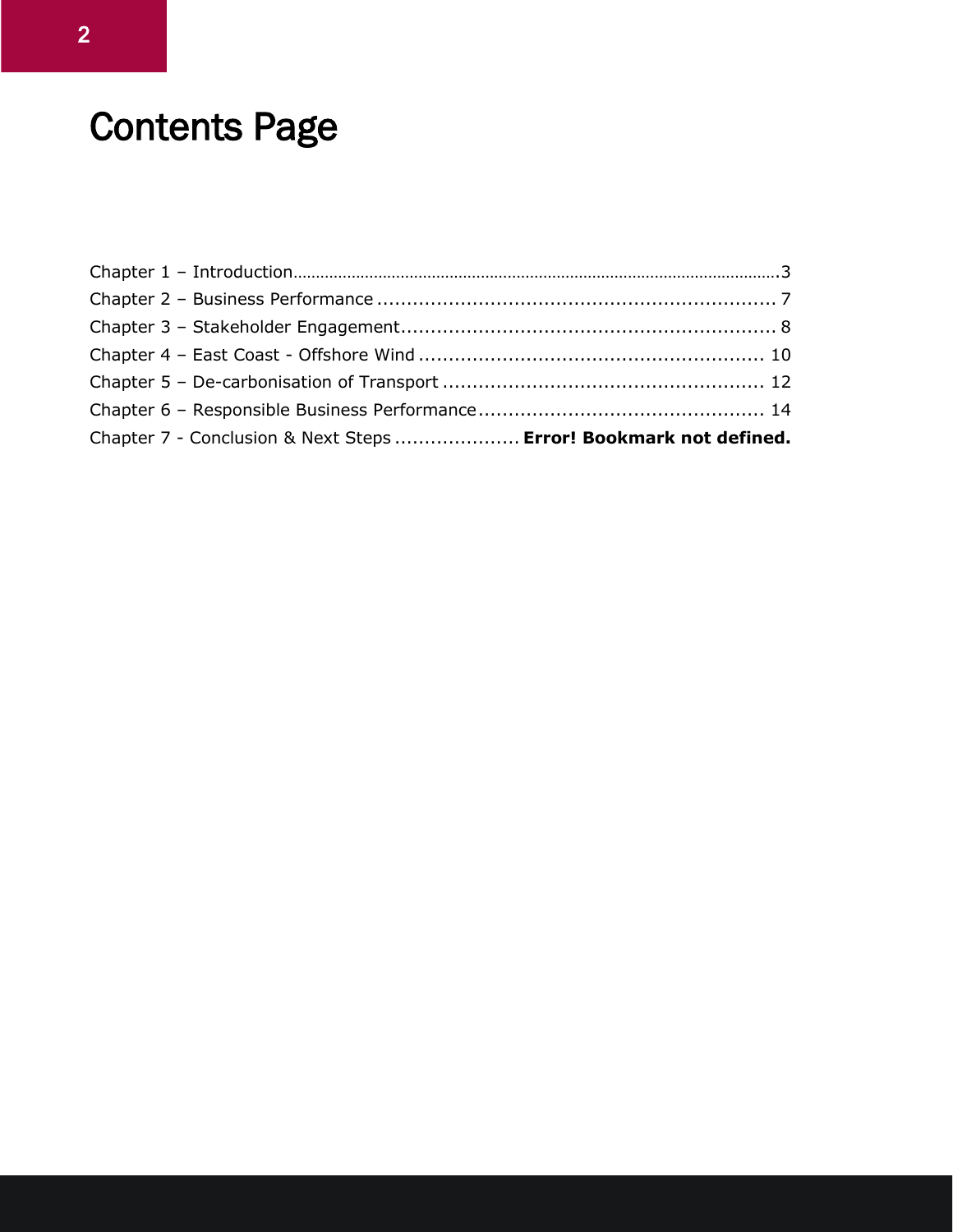## Chapter 1 – The National Grid Electricity Transmission Independent User Group

### **Introduction**

The National Grid Electricity Transmission Independent User Group (NGET IUG) . Following the submission of our report on the NGET RIIO-2 business plan to Ofgem at the end of 2019, National Grid decided to continue with the Group on an enduring basis to help its journey to become a truly stakeholder-led business. The Group also decided to change its name from 'National Grid Electricity Transmission Stakeholder User Group' to the 'National Grid Electricity Transmission Independent User Group' where 'Users' are defined as those who are, or who represent the interests of, existing or future customers or end-users of the electricity transmission system operated by National Grid.

Since then, we have worked jointly with, and had excellent support from, NGET to develop and produce an IUG framework for delivering on our purpose and maximising our impact. The framework includes a forward plan, inputs we can expect from NGET, evaluation criteria, logs and dashboards to track progress and IUG outputs. This has been the basis for delivering our in-year responsibilities.

This report sets out our purpose and provides an overview of our activity and impact in FY2021.

### The NGET IUG Purpose

Our role in the RIIO-T2 business planning process was to assess the quality of NGET's stakeholder engagement, to ensure that stakeholder priorities were embedded in the NGET business plan and to scrutinise and challenge the business plan propositions, using our independent areas of expertise.

Working with NGET, we have reviewed our governance, refreshed our membership and re-defined our purpose within three areas of focus as follows:

1. To scrutinise and challenge company periodic business plans:

Scrutinise and challenge the development of company regulatory business plans, consistent with Ofgem requirements

- 2. To monitor, interrogate and enhance transparency of performance against commitments:
	- a. Hold National Grid to account in delivering its business plan commitments by monitoring delivery and enhancing transparency
	- b. Act independently and publicly share its assessment as the voice of National Grid's stakeholders
	- c. Shaping National Grid as the pathway to Net Zero is developed and challenging how it responds to external change
- 3. To act as a critical friend for strategy, culture and processes in key areas:
	- a. Provide input and challenge to National Grid's priorities and activities
	- b. Provide input and challenge to National Grid's stakeholder engagement and ensure that it's part of decision-making processes and plans
	- c. Help National Grid to become more stakeholder-led; demonstrating fairness, legitimacy and consumer-focus throughout the business.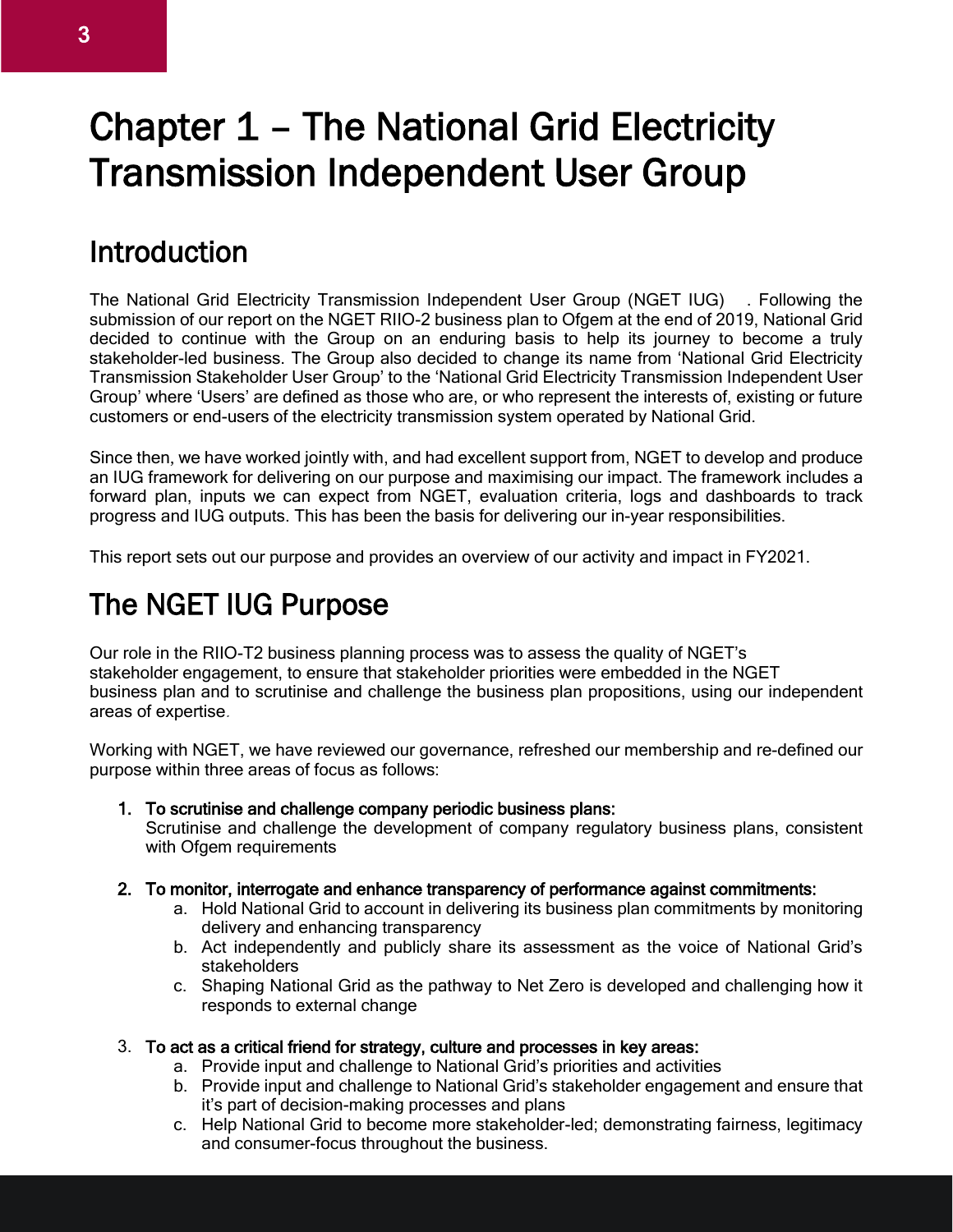We have remained cognizant of all relevant Ofgem guidance on the role of User Groups.

### The NGET IUG Members

The NGET IUG is an independent group of stakeholders who use the electricity transmission system now and who also represent the existing and future interests of that stakeholder constituency.

The Group is chaired by Trisha McAuley OBE, an independent consumer expert and experienced Non-Executive Director appointed by NGET in line with the Ofgem Enhanced Engagement Guidance<sup>1</sup>.

There are currently 10 members and group membership is drawn from a wide range of different interests to reflect the perspectives and expertise of energy providers, the Electricity System Operator, suppliers, end consumers, direct customers, industrial and commercial users, innovation, new business models and the environment.



### The NGET IUG 2021 Work Plan

At the beginning of 2021, we worked closely with NGET to develop and agree a work plan (see figure 2 on page 5) which focused not only on monitoring progress with delivering their RIIO-T2 commitments but also considered how they needed to position themselves to deliver the government's net zero ambition.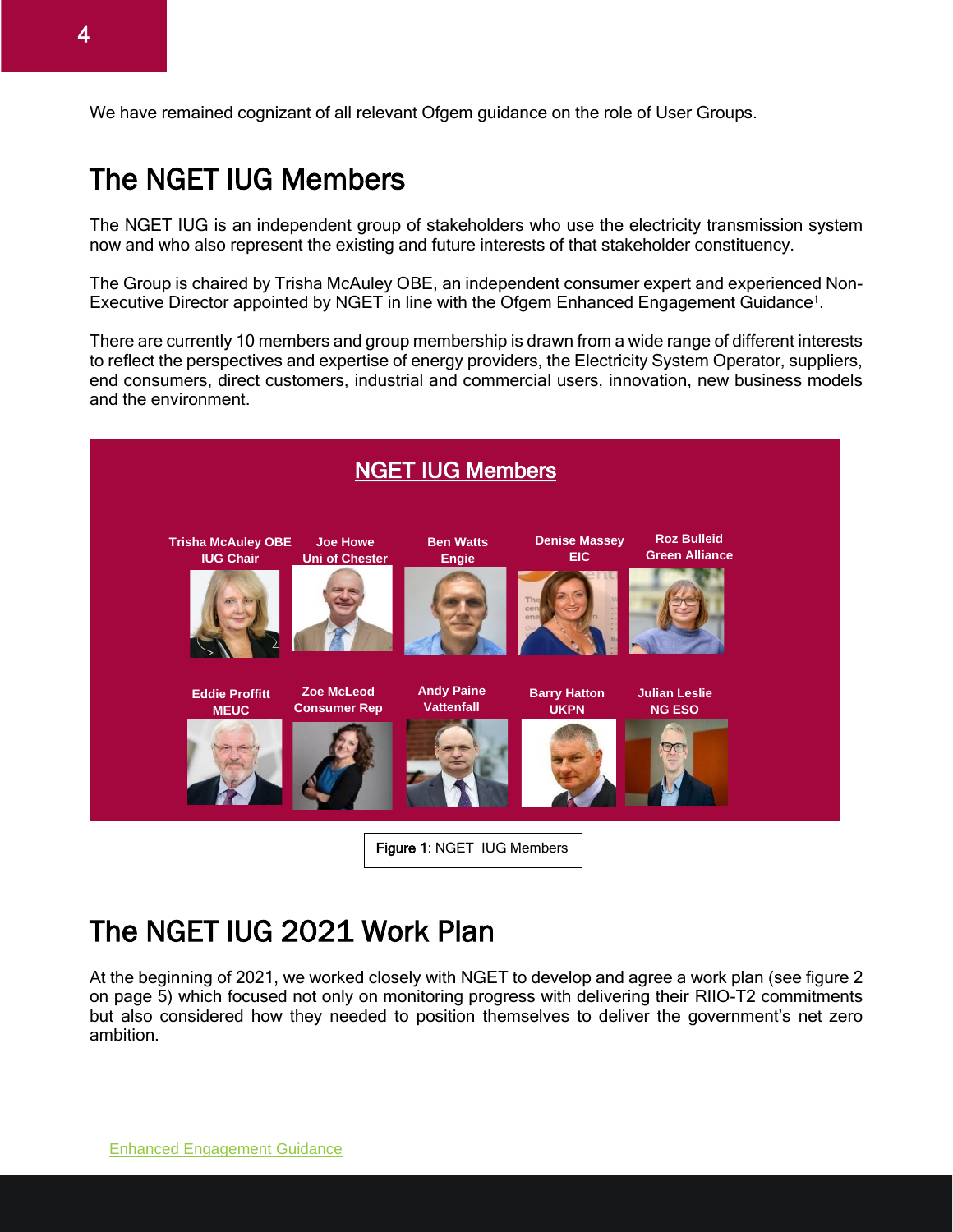

#### Process for Delivering Our Workplan

The process followed to deliver this workplan involved NGET providing us with a scope for each topic, with clarity on the nature of the support required from the IUG. This, in turn, enabled us to produce a set of evaluation criteria setting out what good looks like, which helped to shape the pre-read content and the ensuing discussions. The discussions then either result in challenges where the topic related directly to business plan developments, further deep dives where it related to monitoring performance on commitments or recommendations where we have acted as a critical friend. Challenges and recommendations are logged, and the NGET responses tracked.

The meetings were held on a bi-monthly basis and each meeting had a member of the IUG sharing a Customer and Safety moment. These served to remind all of the importance of having the customer and safety at the forefront of business strategy and operations. Business updates were also provided by NGET as a standing agenda item. These updates provided an overview of performance in a number of key areas and culminated in half year and end of year deep-dives into overall performance against business plan commitments.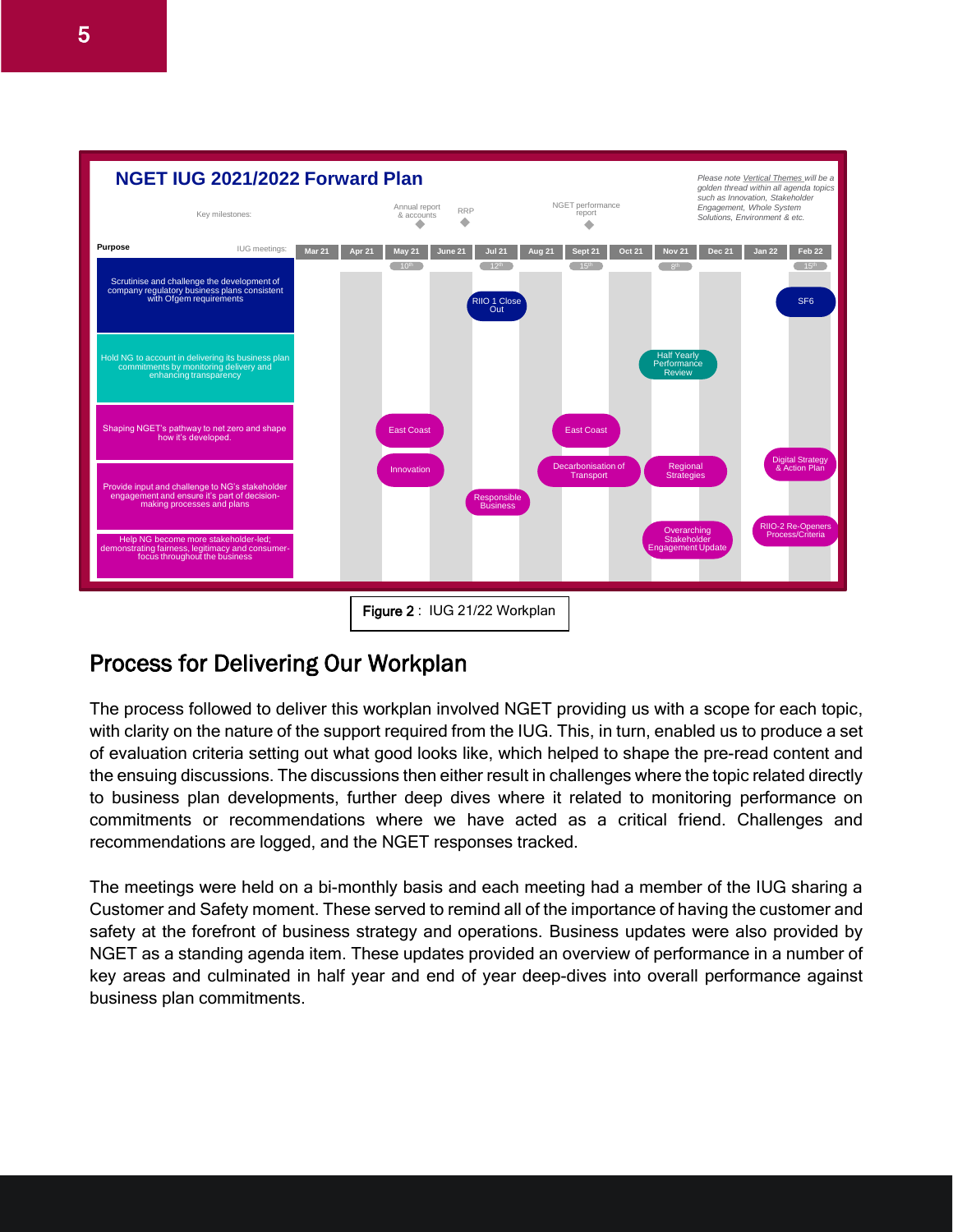#### Topics Reviewed

Figure 2 above depicts what we reviewed during the course of the year. For innovation, we discussed and provided feedback on the NGET strategy and plans for developing innovation in RIIO-T2, and the approach they were taking to ensure stakeholders were at the heart of their decision making. We also reviewed the steps they were taking to develop their innovation culture.

At the end of the RIIO-T1 price control period, even though the focus of this Group is RIIO-T2, NGET updated us on their performance story over the RIIO-T1 period, summarising the areas of the RIIO framework which worked well and areas for improvement over RIIO-T2.

Other areas we looked at were NGET's approach to developing their updated Digital Strategy and Action Plan and an overview of the Re-Opener process with a deep dive into SF6.

In the following chapters, we provide a closer look into five key areas where we provided considerable input and give a view of some of the difference we made. The areas in question are: Business Performance, Stakeholder Engagement, East Coast, De-carbonisation of Transport and Responsible Business.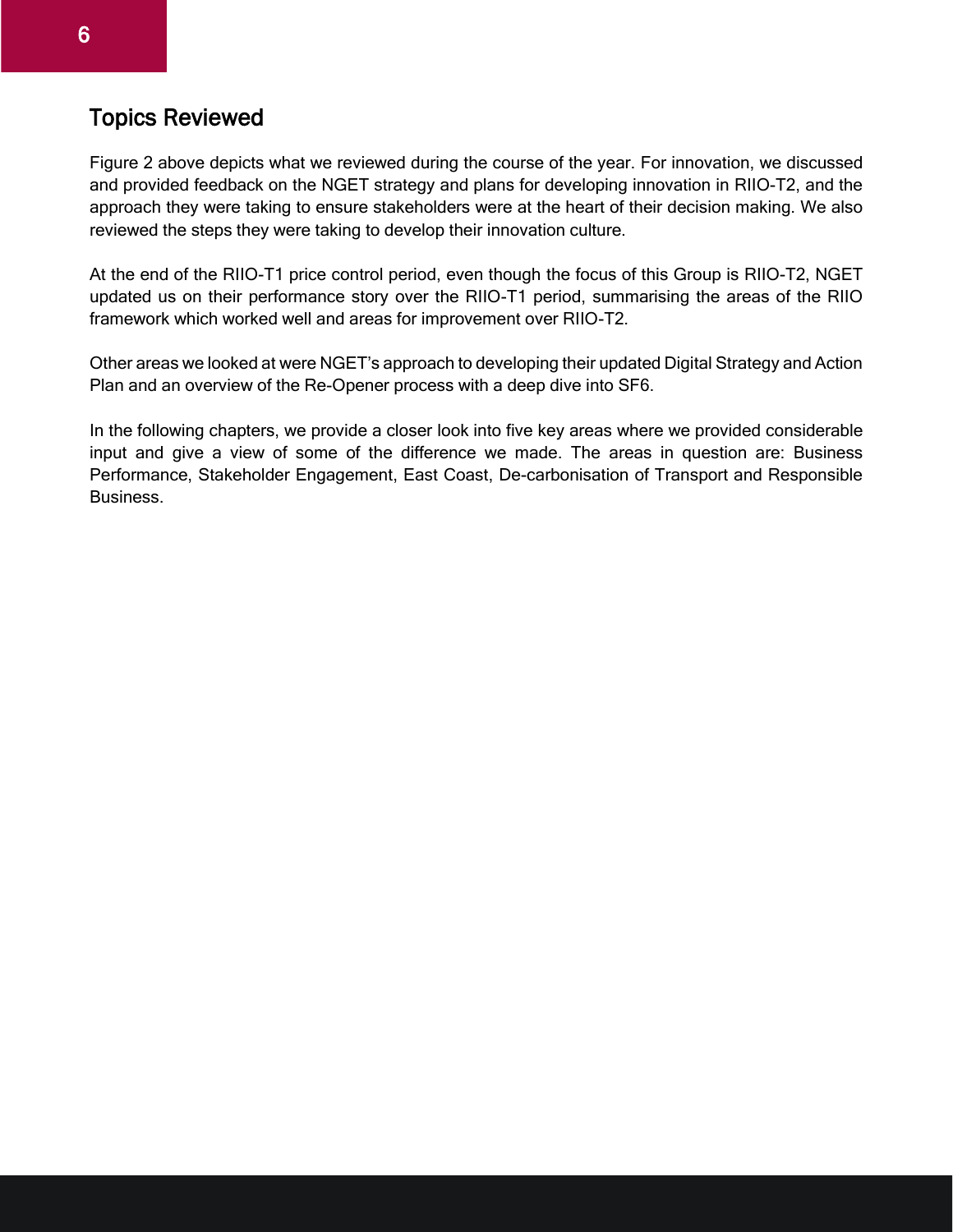## Chapter 2 – NGET Business Performance

### Summary of Presentations

During the RIIO 2 process, NGET committed to provide the IUG with performance insights throughout the RIIO 2 price control to assist with the IUG's role of monitoring, interrogating and improving the transparency of NGET's performance. NGET's intention was to provide a dashboard covering progress against Price Control Deliverables (PCD), Output Delivery Incentives (ODI) and managing uncertainty, where relevant, for each of the stakeholder priority areas.

NGET presented on RIIO 1 performance in July 2021, and then covered the progress of the RIIO 2 dashboard as part of the business update at subsequent meetings. NGET's internal business performance reporting has developed since the RIIO 2 process, and during the 6 monthly performance update at the November 2021 meeting, NGET presented the current performance dashboard which included progress against the ODIs and with asset replacement (which covered the majority of the PCDs).

#### IUG Impact

NGET are now more candid about their performance, the challenges as well as the areas of strength, and the associated reporting is now much more transparent. We have particularly welcomed NGET's willingness to share their internal performance dashboard with the IUG which has been shared on a regular basis

Whilst the current performance dashboard is clear, it is difficult to compare this with the scope of reporting commitments made during the RIIO 2 process, and we have therefore requested that NGET report on performance that is more clearly described against the RIIO 2 commitment. This will be shared with IUG following the Regulatory Reporting Pack submission later in 2022.

We are also interested in the cost incurred to deliver the PCD commitments. This information is not yet available, but NGET have undertaken to also provide this later in 2022 in line with their Regulatory Reporting Pack commitments.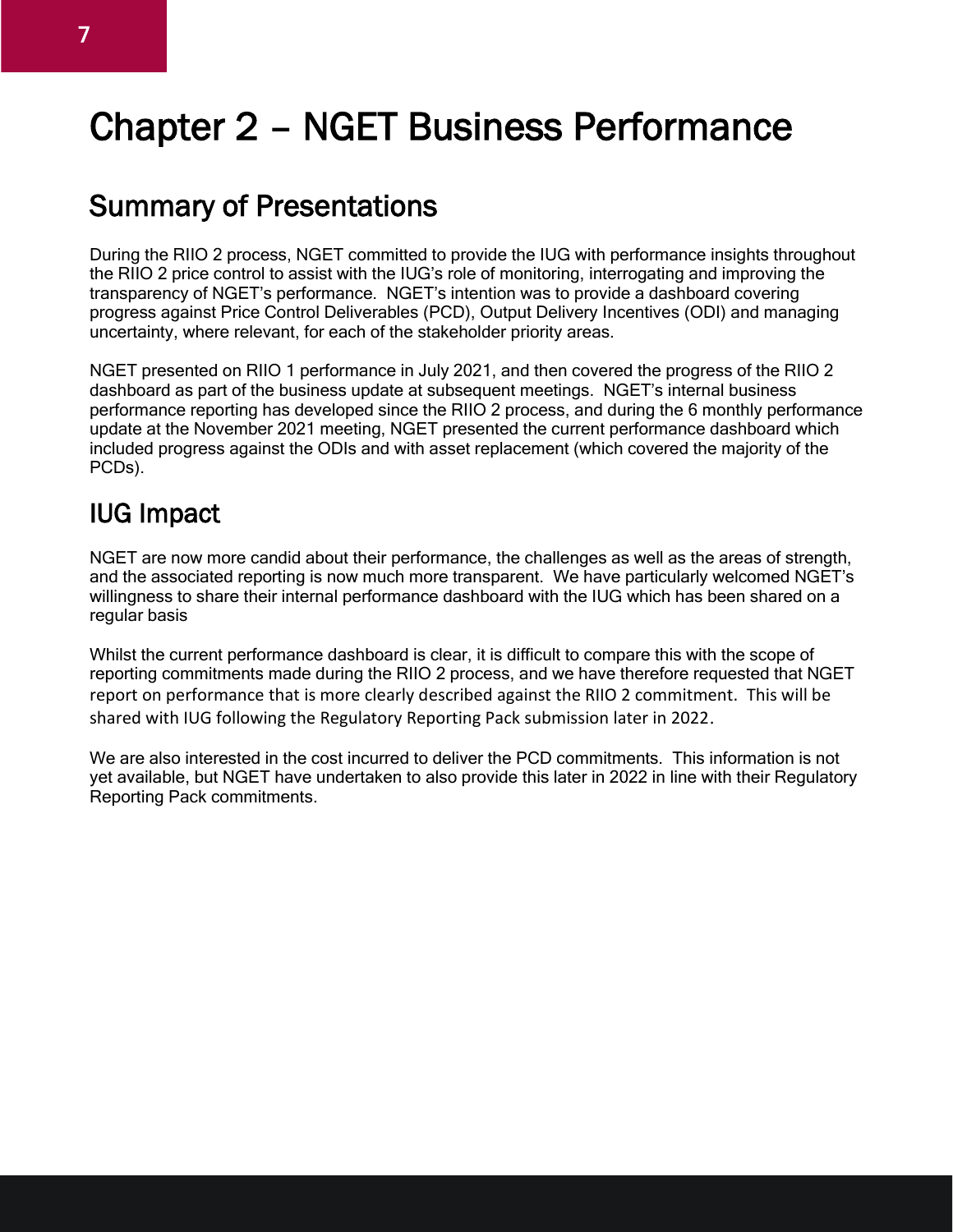## Chapter 3 – Stakeholder Engagement

### Summary of Presentations

In NGET's RIIO 2 Business plans, they committed to a stakeholder 'led' approach to their business planning. This was because they recognised that engaging their stakeholders was key to the successful and timely delivery of their commitments for a clean, fair and affordable energy future.

Within their Stakeholder Strategy, they set out their priorities for the next five years as follows:-

- Enable the energy transition for all
- Deliver efficiently for our customers
- Grow our organisational capability
- Empower our people for great performance

At the beginning of 2021, therefore, NGET took us through their updated Stakeholder Strategy and approach which encompasses Ofgem's engagement guidelines, the principles of AA1000 Stakeholder Engagement Standard and our best practice stakeholder engagement guidelines. Later in the year, NGET demonstrated how the Stakeholder Strategy was being applied to some of their key projects like Responsible Business, East Coast and Decarbonisation of Transport

NGET has also shared an updated commitment at a leadership level to their published Stakeholder Charter in order to bring stakeholder input into their big decisions, through the insight gathered from the engagements they undertake.

Over time, we have encouraged NGET to demonstrate the steps they are taking to ensure the stakeholder engagement is being embedded from the very top of the business. We also asked them to consider how they would ensure that the culture within the business supports decision making and feeds into relevant governance.

#### IUG Impact

NGET has come a long way in their journey to becoming a stakeholder-led organisation. The senior leadership team have taken steps to demonstrate their commitment by refreshing and signing up to delivering the stakeholder charter. The approach to bringing Stakeholder Materiality to the NGET Exec was presented in Feb 22, including the introduction of Directorate Engagement Plan Leads to look across programmes of work to ensure there was a drumbeat of engagement planning, working through to execution, and also ensuring that there was a golden thread through to decision-making /action planning.

NGET is also designing/rolling out engagement metrics, including specific ones we suggested around Inclusivity and Representation, to complement the quality of engagement. These metrics will sit at the Directorate performance scorecard level. Also, in response to our feedback, NGET is designing an approach to measuring how well their engagement approach is embedding across the business, to highlight training/coaching gaps across its colleague base.

NGET have undertaken a review of the tools that colleagues have access to, to enable them to carry out all phases of stakeholder engagement, from defining its purpose; planning; implementing it; acting on what has been learnt from stakeholders. This has been done to ensure that colleagues have the right guidance and support regarding stakeholder engagement approaches. We are clearly beginning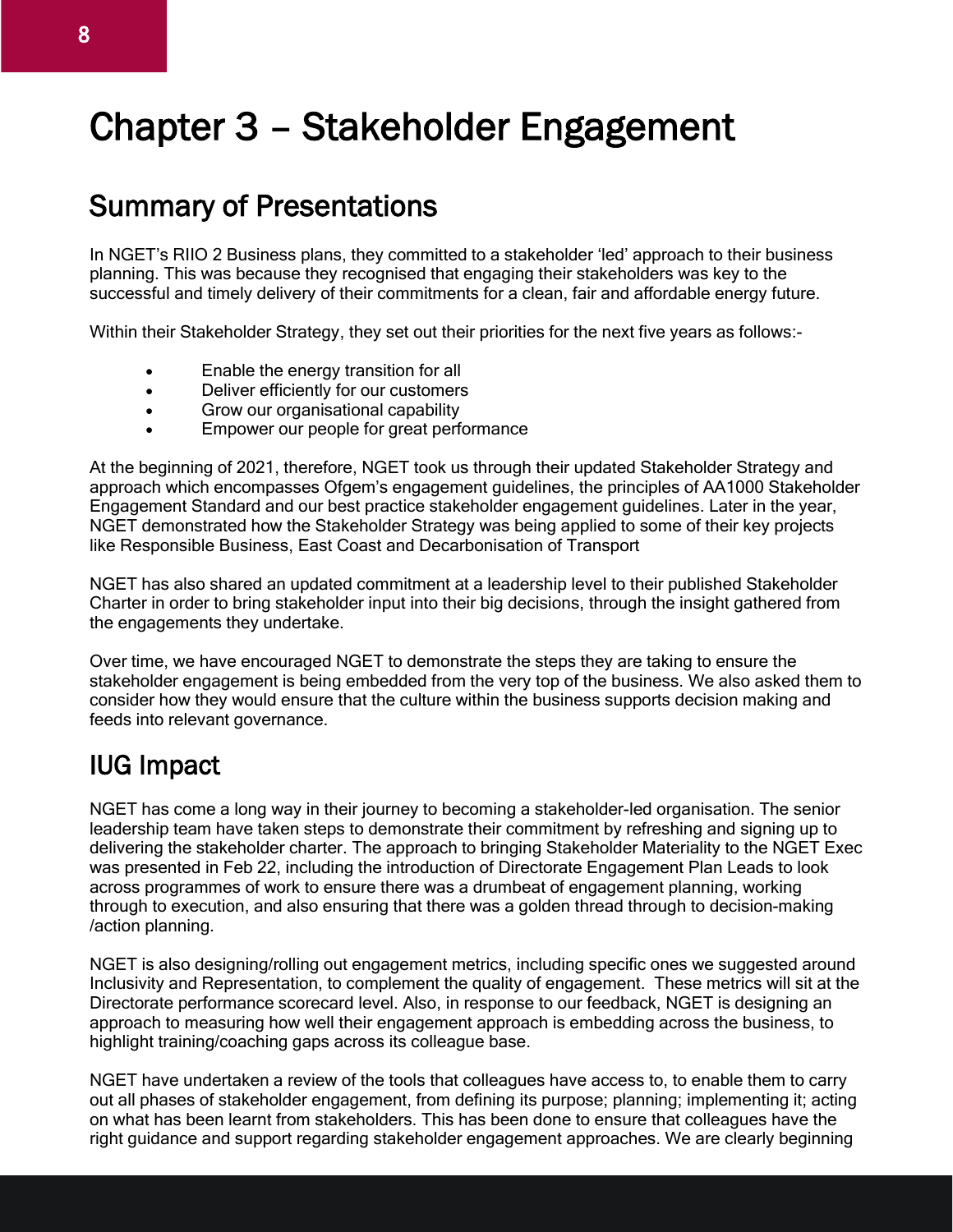to see the difference this is making in areas such as East Coast and Decarbonisation of Transport which are discussed later in this report.

NGET has focused on re-establishing areas of internal accountability for stakeholder engagement and created an internal stakeholder community of practice so that those leading on plans can collaborate and share, to further support their culture of being stakeholder led. It will be important for the IUG to track all of this work through to delivery

We asked NGET to collaborate more with others on research/consumer impact. In response, NGET has joined the ESO / TO Insight sharing group and reached out directly to Ofgem's Head of Insight to see what they can learn and where they can share approach, such as the Consumer Archetype work. NGET have indicated that there is a potential to expand to other utilities and collaboration with other networks is already under way regarding developing a standard Social Value calculator.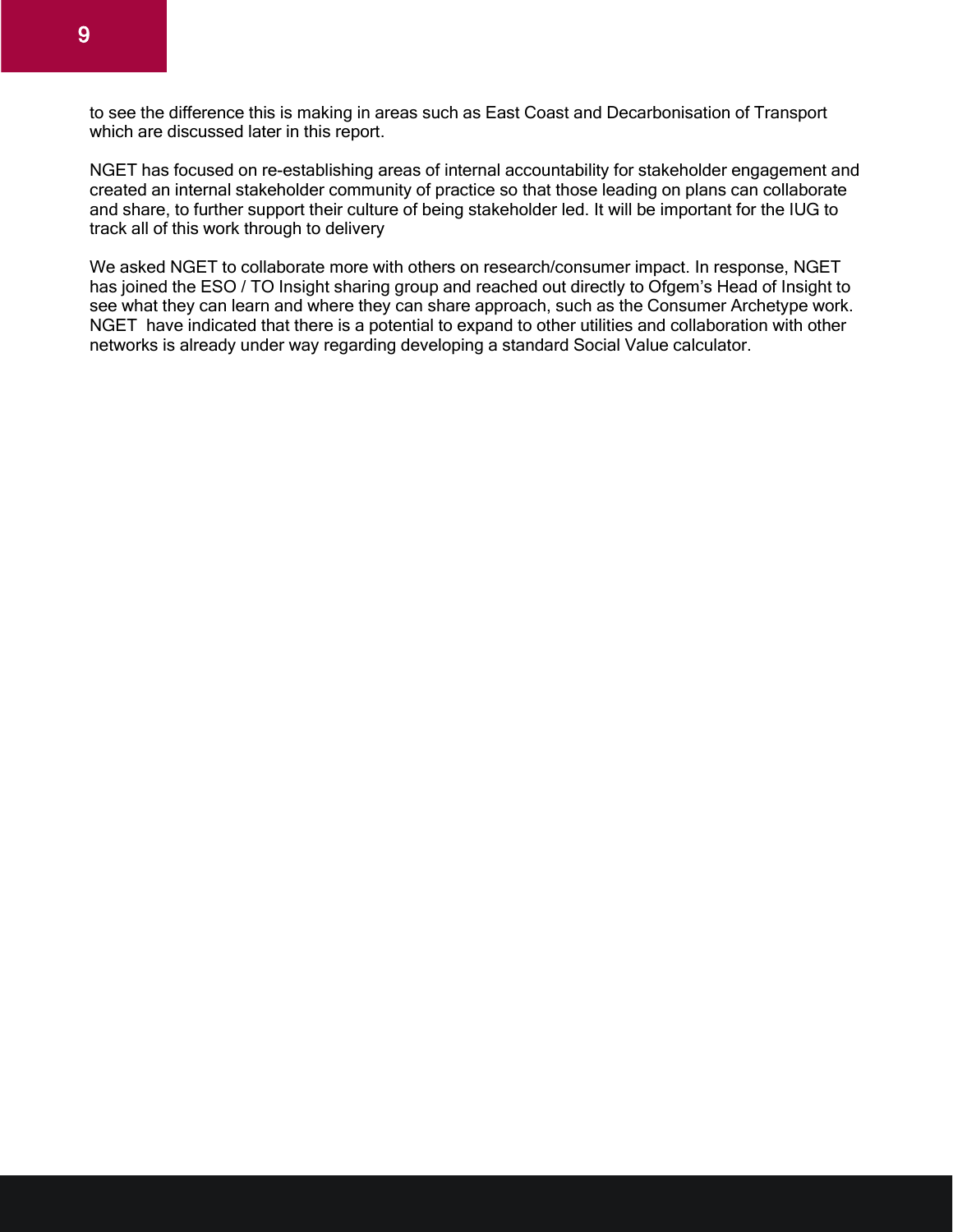## Chapter 4 – East Coast - Offshore Wind

### Summary of Presentations

East Coast was first presented to the IUG in May 2021 where NGET explained the UK Government's ambition to connect 40GW of Offshore wind by 2030 and their role in facilitating the necessary investment. They elaborated on the scope and scale of challenge for NGET in that achieving the ambition would require the connection of 30GW in the next 9 years. Bearing in mind that the last 20 years had seen 10GW connected, the message was clear that the required onshore electricity network infrastructure will not be delivered by 2030, without meaningful action. It was also clear that there was a great dependency of NGET on various parties including Ofgem, the Department for Business, Energy and Industry Strategy (BEIS), the Offshore Transmission Network Review (OTNR) and the need for holistic network design, a deliverable from the Electricity System Operator (ESO), if targets are to be achieved.

We recommended NGET provided ongoing validity and visibility of the range of work being done with the OTNR to ensure that considerations and activities relating to delivering the 2030 mandate are effectively joined up. Given the pace and timing of the work, and the considerable number of projects involved, we asked NGET to be clear on how they were gearing up resources to deliver this step change from the current level of project delivery.

NGET also provided an insight into their engagement approach which seemed to be overly focused on the political stakeholder segment. We highlighted the need for NGET to fully identify all relevant stakeholder segments and it was acknowledged that the objective for the engagement should be to obtain buy-in from stakeholders on the expedience of accelerating the timeline and what would need to change to enable that. We asked NGET to consider how they could lever their position to bring the voice of the community, and consumer, to some of our high-level discussions.

We also recommended that NGET ensured that overall engagement aligned with their Stakeholder Strategy which had been developed with support from the IUG. Within that, we recommended that they considered how regional voices will be heard and factored into the decision making and that they provide transparency about the approach to engaging with the wide and diverse range of stakeholders involved. They were to also consider how the trade-offs between the various interests will be identified and addressed transparently.

A further update was provided to us in November 2021, and again in February 2022, focusing on stakeholder engagement. NGET took us through their stakeholder engagement key outcomes and their approach across national, regional and local levels (and their respective audiences) with an overview of the entire engagement landscape over the long term. They also talked about the public consultations across the major projects, together with the decisions and policy timelines to enable the delivery of Governments' 40GW by 2030 ambition, shedding a comprehensive spotlight on the Bramford to Twinstead consultation. An overview was also provided on the 'What If' digital campaign, where they are looking to elevate the debate so that consumers can understand the larger societal challenges of achieving net zero.

#### IUG Impact

Following the IUG's recommendations back in 2021, NGET reviewed their East Coast stakeholder engagement plan and took a step back to include a whole system approach, with clear timelines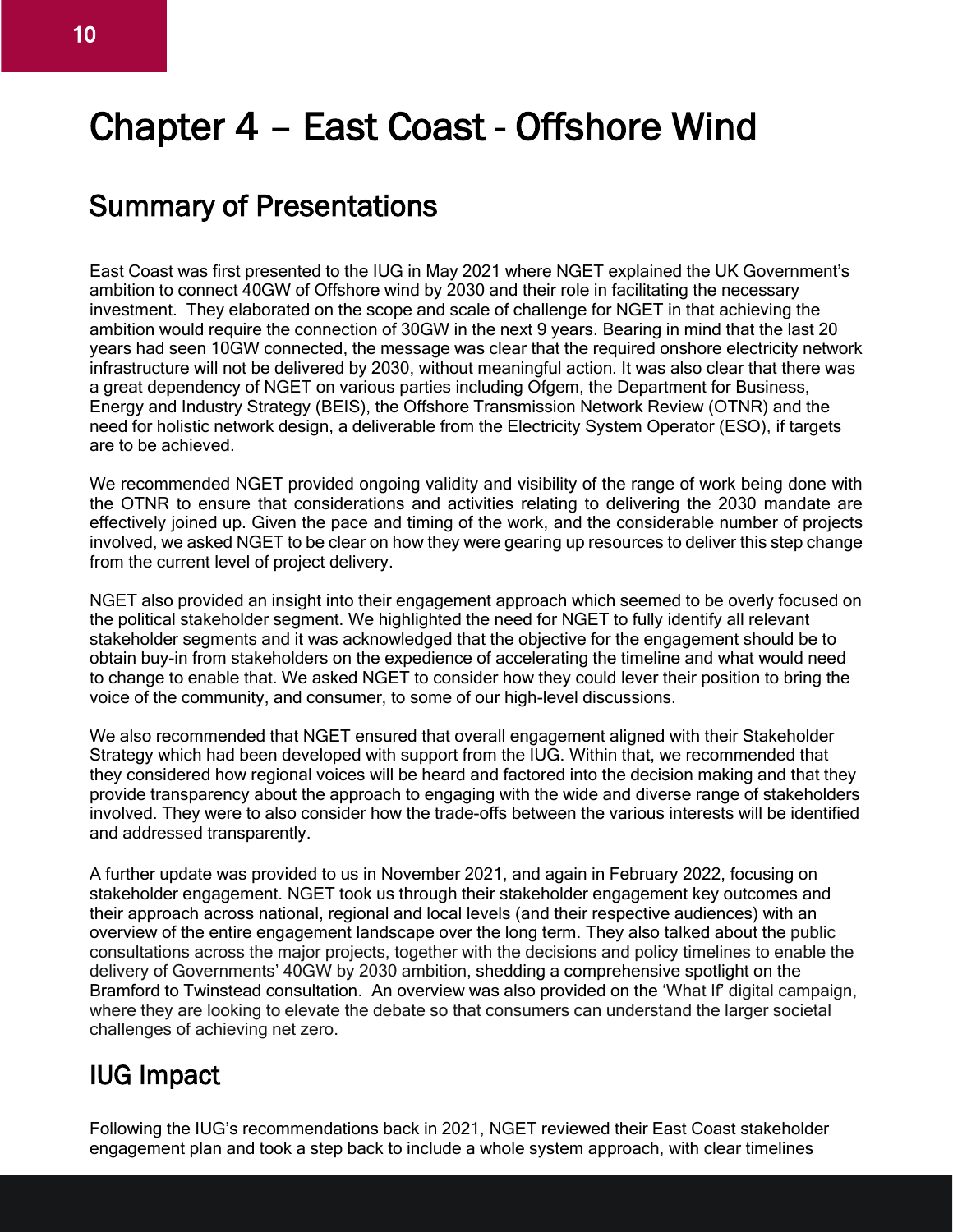

across engagements, and transparency on the insights captured, whilst being aligned to the NGET responsible business charter.

NGET demonstrated, through their most recent update, that they are beginning to look through difference lenses to focus on the wider community and societal objectives rather than just themselves, whilst providing practical advice as well as taking more of a leading role.

NGET and the ESO have worked together to agree a strategy for engagement with local stakeholders including the MPs, which includes face to face meetings.

NGET are in the process of developing their net zero campaign and they have reported that they have taken on board our recommendation to carefully consider on how to communicate net zero to avoid any possibility of having the message misconstrued by others. We look forward to them sharing the full campaign with us once formalised.

NGET has also informed us that they will be adopting the use of engagement logs to help promote better transparency across the whole of the engagement process. We have long supported NGET's use of engagement logs to identify and map stakeholders, record their priorities and concerns, and track how that engagement had made a difference to the business.

The Energy Security Strategy of April 2022 increases the offshore ambition to 50GW by 2030 further increasing demands on NGET and other stakeholders. The IUG will be considering the implications of this for NGET throughout 2022.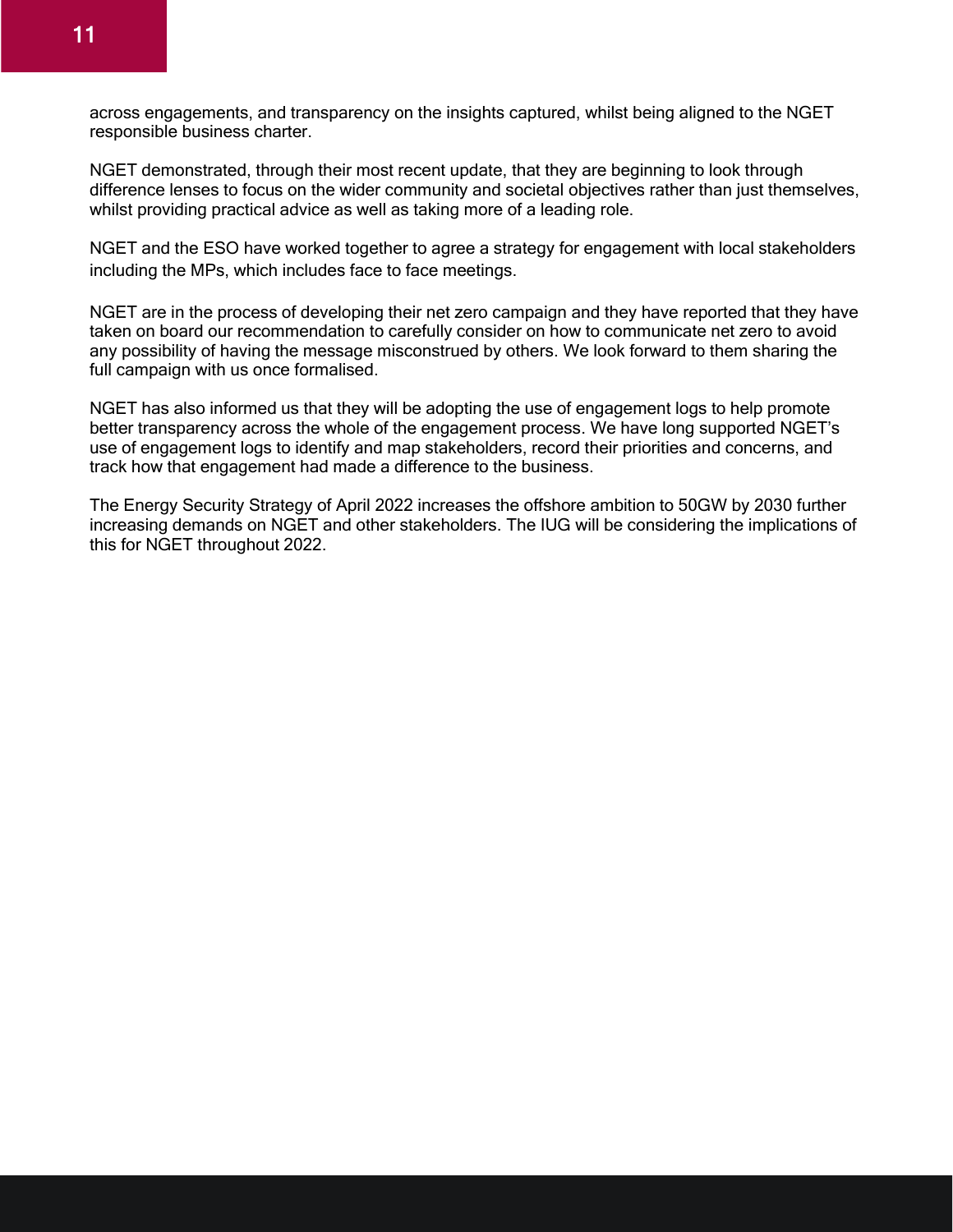## Chapter 5 – De-carbonisation of Transport

### Summary of Presentations

NGET presented to the IUG in Sept 2021, where they shared an introductory overview of transport decarbonisation, specifically focusing on their role, vision, campaign aims for the year ahead and their recent activities and stakeholder insights from across the transport sectors.

This was followed by a deep dive into their stakeholder engagement approach, strategy and expected outcomes in Nov 2021. There was an in-depth exploration into their target audience (per sector) and their planned / upcoming engagement activities and approach. NGET also shared stakeholder insights from their engagement with stakeholders to date, along with the recommendations they shared with government around HGV de-carbonisation.

The IUG acknowledged the extent of the work that was being undertaken in this area, including engagement with a range of stakeholders. Nevertheless, we could not get a sense of NGET's strategic approach to transport De-carbonisation and whether the engagement that had been undertaken had been done meaningfully and effectively and with an eye to least cost to consumers in the context of the RIIO-2 Business Plan and beyond. We, therefore, recommended that NGET to produce an over-arching Transport De-carbonisation Strategy, setting out desired outcomes, objectives and their specific role in the transport de-carbonisation agenda. This was to include their stakeholder engagement strategy, covering expected outcomes. They were also to include evidence of whole system engagement and of the effective use of consumer insight and meaningful collaboration with DNOs.

Another area that the IUG identified as requiring attention was around digitisation. We asked NGET to consider the role of digitisation and to ensure alignment with NGET's digitisation strategy.

### IUG Impact

Further to the feedback provided, NGET has developed a comprehensive, outcome focused, stakeholder engagement strategy, which has been specifically designed to support the delivery of their transport objectives and desired outcomes.

They have adopted best-practice stakeholder management principles and tools to understand their target audience and target key policy influencers across the various transport sectors. This has also helped ensure that they have a clearly defined approach for how they intend to engage with key stakeholders and what they want them to "know-feel-do" as a result of any specific engagement.

NGET acknowledge that digital will play a significant role in the de-carbonisation of transport as a key enabler to demand side response levers such as smart charging, smart tariffs & Vehicle to Grid (V2G) technologies. They are clearly working on the premise that digital will be the interface that brings energy and transport together to achieve net-zero by 2050. Building on the recommendations made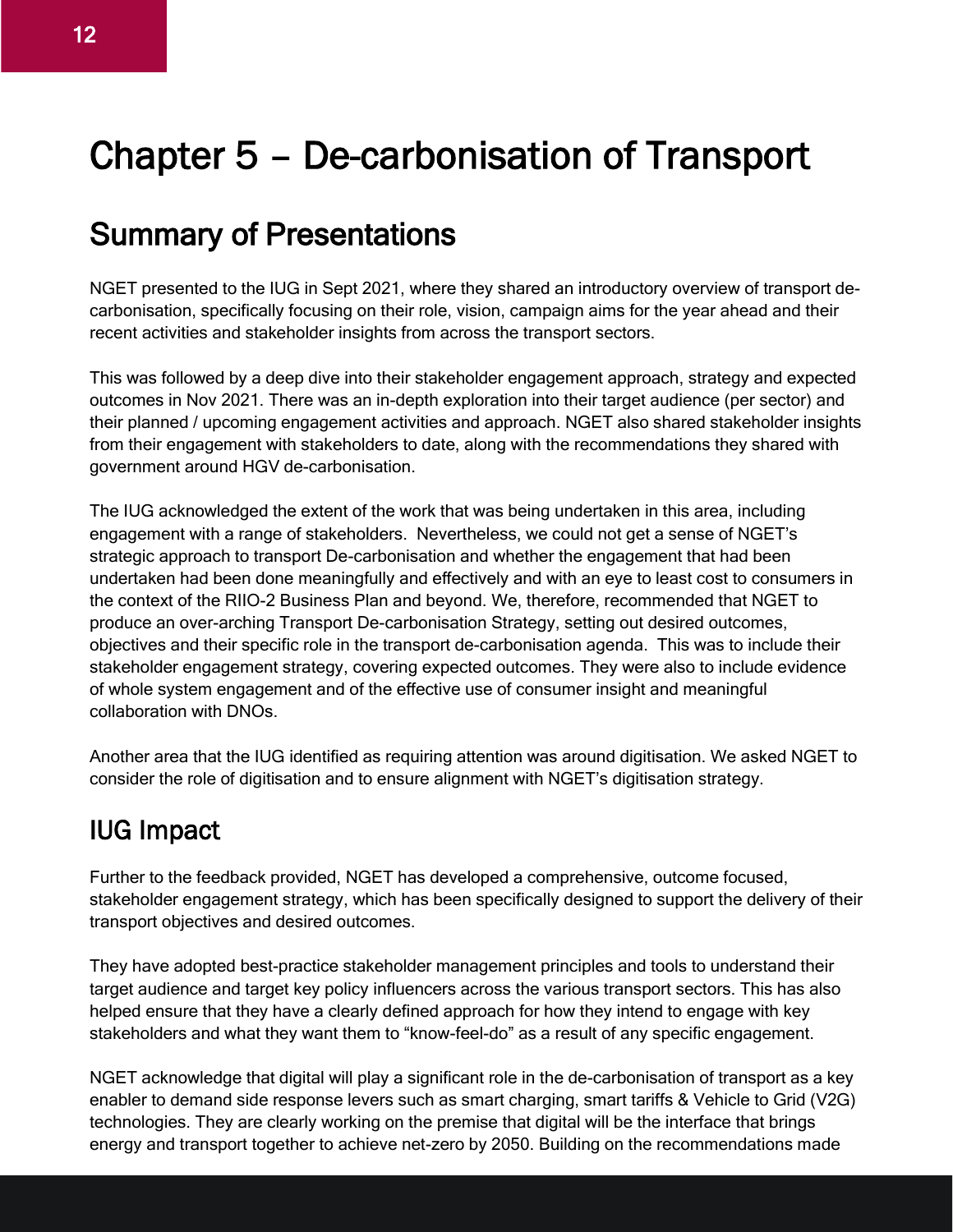by the IUG, therefore, they have informed that they will be reviewing the Digital Strategy Action Plan to provide feedback and share stakeholder insights for consideration in future iterations. This presents a real opportunity for consumer insights to be reflected into the strategy to ensure that NGET are meeting consumer needs in the digital space.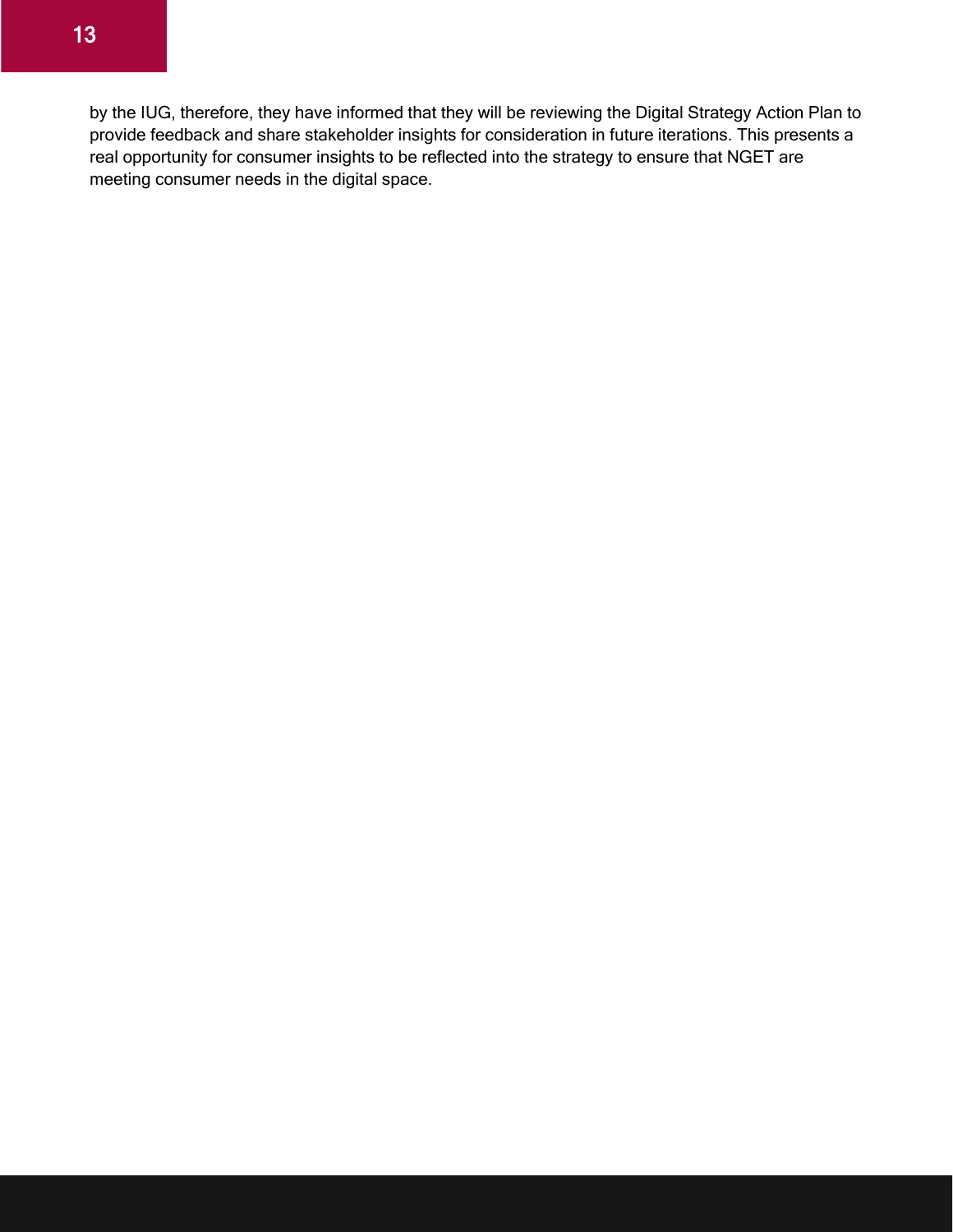## Chapter 6 – Responsible Business

### Summary of Presentations

In June 2021, National Grid (NG) provided an overview of the Responsible Business (RB) Charter commitments, including current and planned initiatives across the Group and the NG Electricity Transmission (NGET)/NG Gas Transmission (NGGT) businesses to deliver against targets and ambitions. This session was followed in November with a further update on NGET's progress to date and forward plans, with a focus on stakeholder engagement.

In that session, NGET led an open discussion that recognised differing maturity levels in stakeholder engagement across their key focus areas, with pockets of good practice but room to improve on, engaging across the full breadth of the Responsible Business agenda. The development of the NGET Community Strategy was cited as a good example of cross-business collaboration and stakeholderinformed decision making. The cross-industry engagement to develop a Consumer Vulnerability Framework and common approach to Social Value measurement were also discussed.

#### Headline Insights from the IUG (key recommendations)

The IUG prompted NG to monitor the shift in stakeholder expectations and maximise public value in response, requesting visibility of the governance process in place to do so.

In respect of both Consumer Vulnerability and Social Value, we encouraged a common approach across the utility sector, with a steer to seek out existing good practice rather than create new. Members were also keen to understand how NGET is benchmarking itself across the Responsible Business commitments, and planning to provide a clear articulation of specific, measurable targets, with effective communication to key stakeholders.

### IUG Impact

NG is undertaking a review of new business priorities, as well as external benchmarks such as the Climate Action 100+ benchmark, to inform Responsible Business ambitions, and will continue to use established internal RB governance to recommend changes. As a result of the IUG's steer, NGET is also exploring opportunities for benchmarking and ways to bring in more external best practice.

Informed by IUG feedback, NGET plans to publish an ET-focused, high-level summary report in FY23, ensuring alignment to the NG Fair Transition Strategy and Responsible Business Report. The specific content and timing of publication is yet to be determined but will incorporate the IUG's recommendation to structure the report in a way that clarifies what is baseline versus what would be considered genuine leadership in the industry.